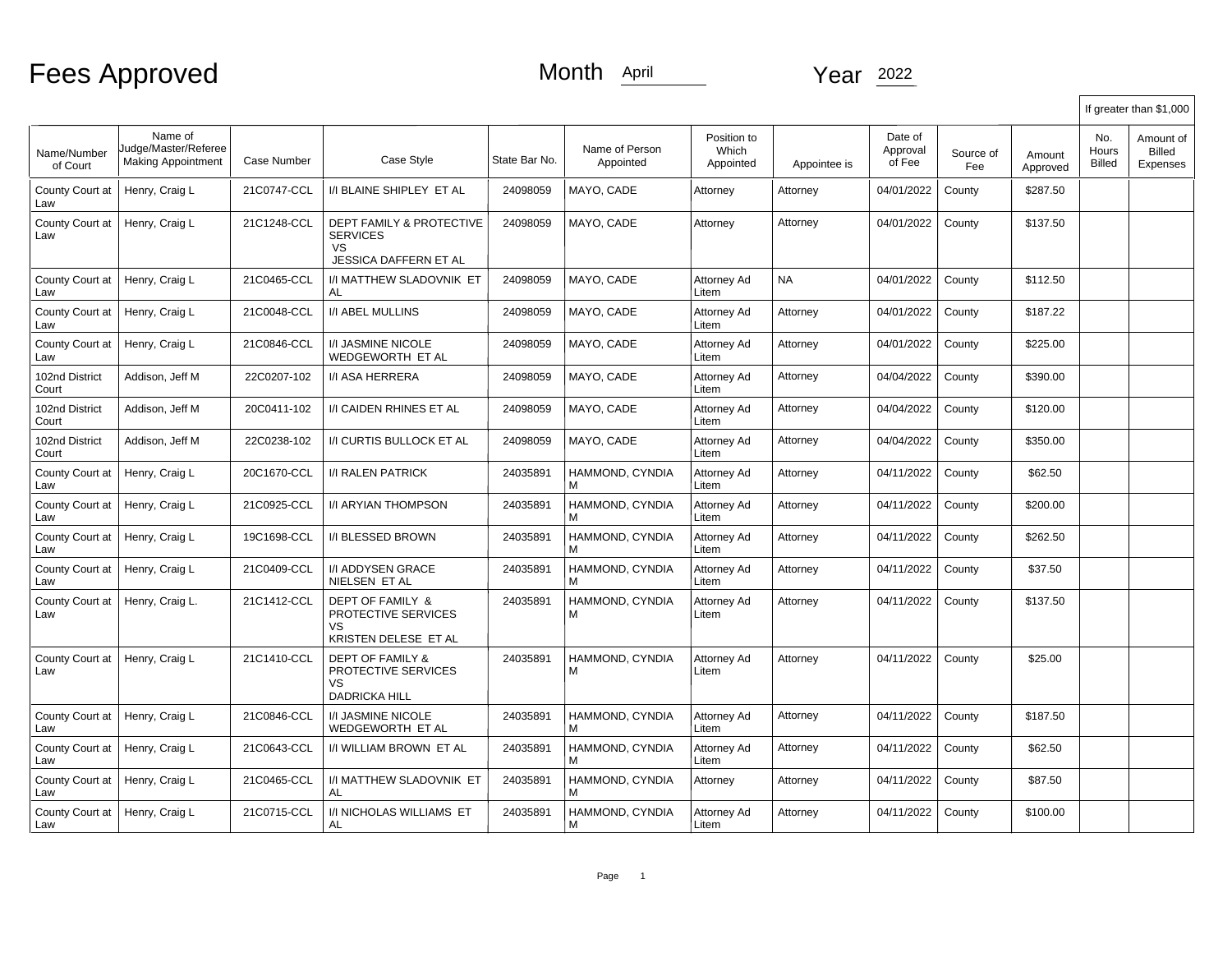### Month April 2022

|                         |                                                              |             |                                                             |               |                             |                                   |              |                               |                  |                    |                               | If greater than \$1,000                       |
|-------------------------|--------------------------------------------------------------|-------------|-------------------------------------------------------------|---------------|-----------------------------|-----------------------------------|--------------|-------------------------------|------------------|--------------------|-------------------------------|-----------------------------------------------|
| Name/Number<br>of Court | Name of<br>Judge/Master/Referee<br><b>Making Appointment</b> | Case Number | Case Style                                                  | State Bar No. | Name of Person<br>Appointed | Position to<br>Which<br>Appointed | Appointee is | Date of<br>Approval<br>of Fee | Source of<br>Fee | Amount<br>Approved | No.<br>Hours<br><b>Billed</b> | Amount of<br><b>Billed</b><br><b>Expenses</b> |
| County Court at<br>Law  | Henry, Craig L                                               | 18C1420-CCL | <b>I/I RYKER RAY NORRIS</b>                                 | 24027861      | ANDERSON, CARLY             | Attorney Ad<br>Litem              | Attorney     | 04/11/2022                    | County           | \$1,062.50         | 8.50                          | 0.00                                          |
| 5th District<br>Court   | Miller, Bill                                                 | 20S0025-005 | I/I CHASTANETTE LA'DAWN<br><b>FRANKLIN</b>                  | 24035891      | HAMMOND, CYNDIA             | Attorney Ad<br>Litem              | Attorney     | 04/12/2022                    | County           | \$75.00            |                               |                                               |
| 102nd District<br>Court | Addison, Jeff M                                              | 20C1223-102 | I/I EMMA RATCLIFF ET AL                                     | 24035891      | HAMMOND, CYNDIA             | Attorney Ad<br>Litem              | Attorney     | 04/18/2022                    | County           | \$180.00           |                               |                                               |
| 102nd District<br>Court | Addison, Jeff M                                              | 22C0238-102 | I/I CURTIS BULLOCK ET AL                                    | 24035891      | HAMMOND, CYNDIA<br>м        | Attorney Ad<br>Litem              | Attorney     | 04/18/2022                    | County           | \$540.00           |                               |                                               |
| 102nd District<br>Court | Addison, Jeff M                                              | 22C0207-102 | I/I ASA HERRERA                                             | 24035891      | HAMMOND, CYNDIA<br>м        | Attorney Ad<br>Litem              | Attorney     | 04/18/2022                    | County           | \$370.00           |                               |                                               |
| 102nd District<br>Court | Addison, Jeff M                                              | 21C1278-102 | I/I NATALIE OBENOSKEY ET<br>AL                              | 24035891      | HAMMOND, CYNDIA<br>м        | Attorney Ad<br>Litem              | Attorney     | 04/18/2022                    | County           | \$180.00           |                               |                                               |
| 102nd District<br>Court | Addison, Jeff M                                              | 21C1252-102 | <b>I/I HANNAH LOVE</b>                                      | 24035891      | HAMMOND, CYNDIA<br>М        | Attorney Ad<br>Litem              | Attorney     | 04/18/2022                    | County           | \$265.00           |                               |                                               |
| 102nd District<br>Court | Henry, Craig L                                               | 18C0543-102 | I/I KOBE WOODARD                                            | 24035891      | HAMMOND, CYNDIA<br>М        | Attorney Ad<br>Litem              | Attorney     | 04/18/2022                    | County           | \$30.00            |                               |                                               |
| 102nd District<br>Court | Addison, Jeff M                                              | 18C0109-102 | <b>I/I ALILYANA TINSLEY</b>                                 | 24035891      | HAMMOND, CYNDIA<br>м        | Attorney Ad<br>Litem              | Attorney     | 04/18/2022                    | County           | \$30.00            |                               |                                               |
| 102nd District<br>Court | Addison, Jeff M                                              | 15C1384-102 | <b>I/I SHYMIARA NIHCOLE</b><br>HENDERSON ET AL              | 24035891      | HAMMOND, CYNDIA<br>м        | Attorney Ad<br>Litem              | Attorney     | 04/18/2022                    | County           | \$135.00           |                               |                                               |
| County Court at<br>Law  | Henry, Craig L                                               | 21C0275-CCL | <b>MAUREEN THOMPSON ET</b><br>AL<br>VS.<br><b>JAMES MAY</b> | 24048646      | MCFARLAND, DERRIC           | Guardian Ad<br>Litem              | Attorney     | 04/20/2022                    | Defendant        | \$2,000.00         | 8.00                          | 0.00                                          |
| County Court at<br>Law  | Henry, Craig L                                               | 21C0048-CCL | <b>I/I ABEL MULLINS</b>                                     | 24027861      | ANDERSON, CARLY             | Attorney Ad<br>Litem              | Attorney     | 04/25/2022                    | County           | \$75.00            |                               |                                               |
| County Court at<br>Law  | Henry, Craig L                                               | 21C0139-CCL | <b>I/I ETHAN VILLASENOR ET</b><br>AL                        | 24027861      | ANDERSON, CARLY             | Attorney Ad<br>Litem              | Attorney     | 04/25/2022                    | County           | \$1,437.50         | 11.50                         | 0.00                                          |
| County Court at<br>Law  | Henry, Craig L                                               | 19C1851-CCL | <b>I/I CAMDEN BRANTLEY</b>                                  | 24027861      | ANDERSON, CARLY             | Attorney Ad<br>Litem              | Attorney     | 04/25/2022                    | County           | \$12.50            |                               |                                               |
| County Court at<br>Law  | Henry, Craig L                                               | 18C0519-CCL | I/I ANAUTICA BLOCKER ET<br>AL                               | 24027861      | ANDERSON, CARLY             | Attorney Ad<br>Litem              | Attorney     | 04/25/2022                    | County           | \$75.00            |                               |                                               |
| County Court at<br>Law  | Henry, Craig L                                               | 19C1491-CCL | I/I JALAYAH AKINS                                           | 24027861      | ANDERSON, CARLY             | Attorney Ad<br>Litem              | Attorney     | 04/25/2022                    | County           | \$50.00            |                               |                                               |
| County Court at<br>Law  | Henry, Craig L                                               | 21C0715-CCL | I/I NICHOLAS WILLIAMS ET<br>AL                              | 24027861      | ANDERSON, CARLY             | Attorney Ad<br>Litem              | Attorney     | 04/25/2022                    | County           | \$162.50           |                               |                                               |
| County Court at<br>Law  | Henry, Craig L                                               | 21C1136-CCL | <b>I/I ANJANET TITSWORTH</b>                                | 24027861      | ANDERSON, CARLY             | Attorney Ad<br>Litem              | Attorney     | 04/25/2022                    | County           | \$87.50            |                               |                                               |
| County Court at<br>Law  | Henry, Craig L                                               | 21C0747-CCL | I/I BLAINE SHIPLEY ET AL                                    | 24027861      | ANDERSON, CARLY             | Attorney Ad<br>Litem              | Attorney     | 04/25/2022                    | County           | \$350.00           |                               |                                               |
| County Court at<br>Law  | Henry, Craig L                                               | 21C0465-CCL | I/I MATTHEW SLADOVNIK ET<br>AL                              | 24027861      | ANDERSON, CARLY             | Attorney Ad<br>Litem              | Attorney     | 04/25/2022                    | County           | \$75.00            |                               |                                               |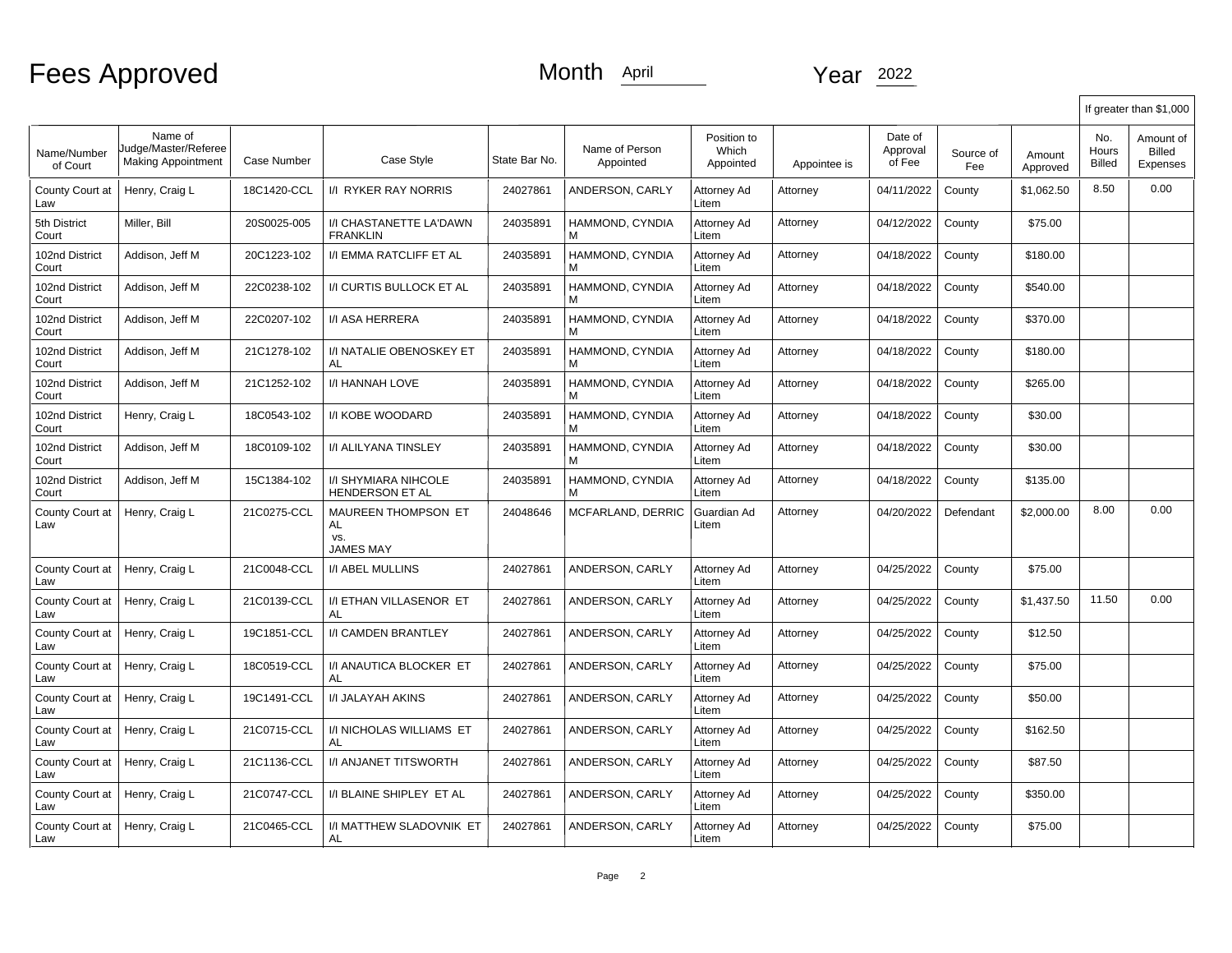# Fees Approved

### Month April Year 2022

|                         |                                                              |             |                                                                                              |               |                             |                                   |              |                               |                  |                    |                        | If greater than \$1,000         |
|-------------------------|--------------------------------------------------------------|-------------|----------------------------------------------------------------------------------------------|---------------|-----------------------------|-----------------------------------|--------------|-------------------------------|------------------|--------------------|------------------------|---------------------------------|
| Name/Number<br>of Court | Name of<br>Judge/Master/Referee<br><b>Making Appointment</b> | Case Number | Case Style                                                                                   | State Bar No. | Name of Person<br>Appointed | Position to<br>Which<br>Appointed | Appointee is | Date of<br>Approval<br>of Fee | Source of<br>Fee | Amount<br>Approved | No.<br>Hours<br>Billed | Amount of<br>Billed<br>Expenses |
| County Court at<br>Law  | Henry, Craig L                                               | 21C1406-CCL | <b>I/I JOCELYN DUFUR</b>                                                                     | 24027861      | ANDERSON, CARLY             | Attorney Ad<br>Litem              | Attorney     | 04/25/2022                    | County           | \$212.50           |                        |                                 |
| County Court at<br>Law  | Henry, Craig L                                               | 21C1413-CCL | <b>DEPT OF FAMILY &amp;</b><br>PROTECTIVE SERVICES<br>VS<br>KIMBERLY GILLILAND ET AL         | 24027861      | ANDERSON, CARLY             | Attorney Ad<br>Litem              | Attorney     | 04/25/2022                    | County           | \$50.00            |                        |                                 |
| County Court at<br>Law  | Henry, Craig L                                               | 21C1412-CCL | DEPT OF FAMILY &<br>PROTECTIVE SERVICES<br><b>VS</b><br>KRISTEN DELESE ET AL                 | 24027861      | ANDERSON, CARLY             | Attorney Ad<br>Litem              | Attorney     | 04/25/2022                    | County           | \$125.00           |                        |                                 |
| County Court at<br>Law  | Henry, Craig L                                               | 21C1248-CCL | <b>DEPT FAMILY &amp; PROTECTIVE</b><br><b>SERVICES</b><br>VS<br>JESSICA DAFFERN ET AL        | 24027861      | ANDERSON, CARLY             | Attorney Ad<br>Litem              | Attorney     | 04/25/2022                    | County           | \$175.00           |                        |                                 |
| 102nd District<br>Court | Addison, Jeff M                                              | 20C1223-102 | I/I EMMA RATCLIFF ET AL                                                                      | 24027861      | ANDERSON, CARLY             | Attorney Ad<br>Litem              | Attorney     | 04/25/2022                    | County           | \$400.00           |                        |                                 |
| 102nd District<br>Court | Addison, Jeff M                                              | 22C0114-102 | <b>DEPT OF FAMILY &amp;</b><br>PROTECTIVE SERVICES<br><b>VS</b><br>STASIA NEVELS ET AL       | 24027861      | ANDERSON, CARLY             | Attorney Ad<br>Litem              | Attorney     | 04/25/2022                    | County           | \$270.00           |                        |                                 |
| 102nd District<br>Court | Addison, Jeff M                                              | 20C1329-102 | I/I LUCA JAMES ET AL                                                                         | 24027861      | ANDERSON. CARLY             | Attorney Ad<br>Litem              | Attorney     | 04/25/2022                    | County           | \$930.00           |                        |                                 |
| 102nd District<br>Court | Addison, Jeff M                                              | 16C1580-102 | I/I ETHAN DANE MULARSKI<br>ET AL                                                             | 24027861      | ANDERSON, CARLY             | Attorney Ad<br>Litem              | Attorney     | 04/25/2022                    | County           | \$45.00            |                        |                                 |
| 102nd District<br>Court | Addison, Jeff M                                              | 13C0509-102 | I/I SKYLER JOHNSON ET AL                                                                     | 24027861      | ANDERSON, CARLY             | Attorney Ad<br>Litem              | Attorney     | 04/25/2022                    | County           | \$170.00           |                        |                                 |
| 102nd District<br>Court | Addison, Jeff M                                              | 18C0868-102 | <b>I/I LEON MINNIEFIELD. III ET</b><br><b>AL</b>                                             | 24027861      | ANDERSON. CARLY             | Attorney Ad<br>Litem              | Attornev     | 04/25/2022                    | County           | \$170.00           |                        |                                 |
| 102nd District<br>Court | Addison, Jeff M                                              | 18C0780-102 | I/I MIKAYLA STOKER ET AL                                                                     | 24027861      | ANDERSON, CARLY             | Attorney Ad<br>Litem              | Attorney     | 04/25/2022                    | County           | \$75.00            |                        |                                 |
| 102nd District<br>Court | Addison, Jeff M                                              | 16C1224-102 | <b>I/I MARQUON THOMPSON ET</b><br>AL                                                         | 24027861      | ANDERSON, CARLY             | Attorney Ad<br>Litem              | Attorney     | 04/25/2022                    | County           | \$30.00            |                        |                                 |
| 102nd District<br>Court | Addison, Jeff M                                              | 22C0121-102 | DEPARTMENT OF FAMILY &<br>PROTECTIVE SERVICES<br><b>VS</b><br>CHARQUEVYA KIRKENDALL<br>ET AL | 24027861      | ANDERSON, CARLY             | Attorney Ad<br>Litem              | Attorney     | 04/26/2022                    | County           | \$170.00           |                        |                                 |
| 102nd District<br>Court | Addison, Jeff M                                              | 15C0952-102 | I/I PAUL OBRIEN ET AL                                                                        | 24027861      | ANDERSON, CARLY             | Attorney Ad<br>Litem              | Attorney     | 04/26/2022                    | County           | \$200.00           |                        |                                 |
| 5th District<br>Court   | Miller, Bill                                                 | 20S0025-005 | I/I CHASTANETTE LA'DAWN<br><b>FRANKLIN</b>                                                   | 24027861      | ANDERSON, CARLY             | Attorney Ad<br>Litem              | Attorney     | 04/27/2022                    | County           | \$225.00           |                        |                                 |